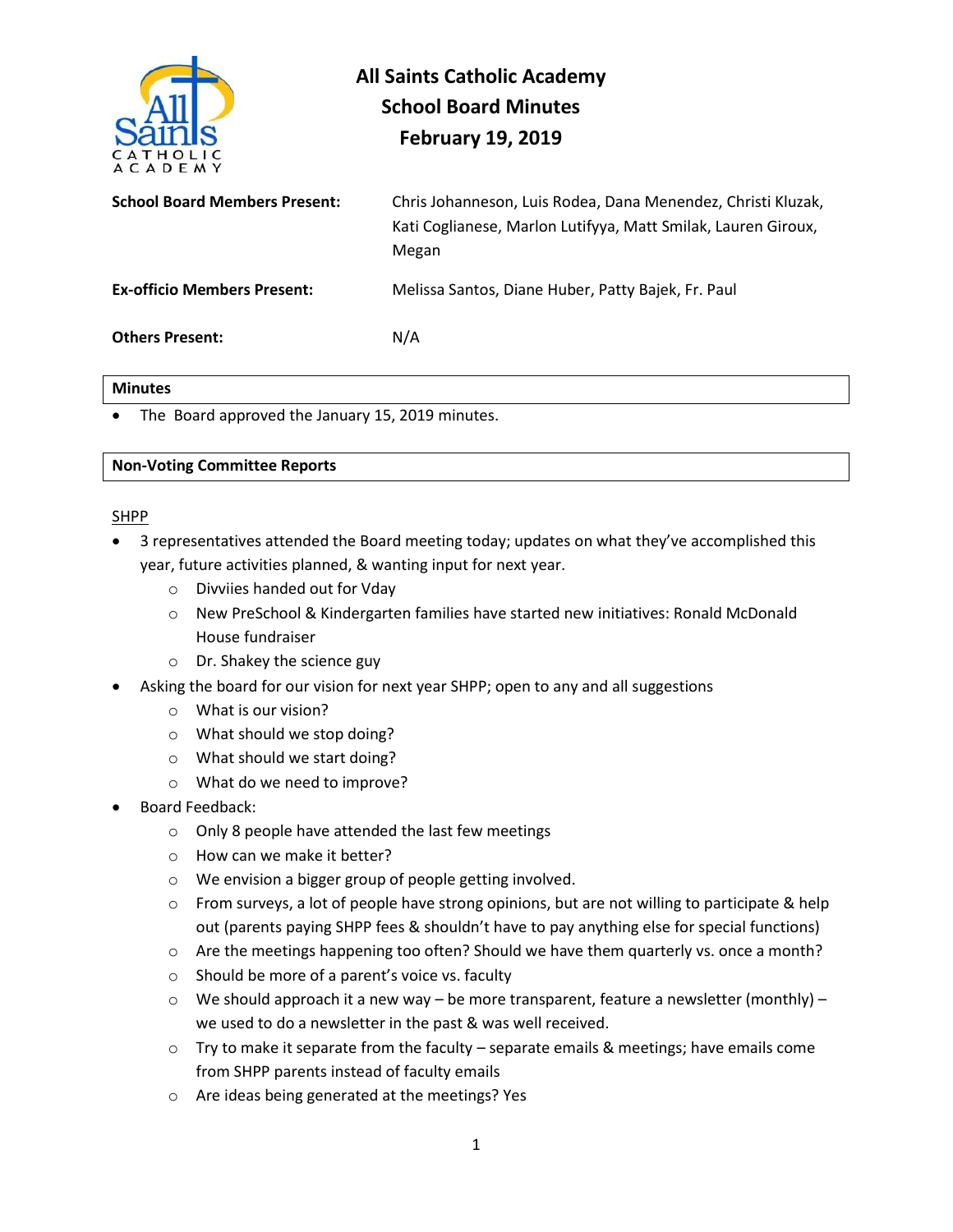- $\circ$  Rebrand SHPP completely & do a re-launch; market a new campaign for it; offer new positions/titles
- o How does getting involved impact you personally?
- $\circ$  Caution to not make it totally separate from the school, but still involve the school
- o Restate the mission of what the purpose of SHPP is needs to be very clear
- o If we do 4 meetings/year, offer an out of uniform pass or raffle for attendance
- $\circ$  Should we send out a survey to parents on what their expectations are for SHPP? be short & direct in the survey; ask parents to rank events in priority of importance
- o SHPP should advertise parish events, such as a Fish Fry to help build community
- o When would you do the first newsletter?
- o Re-launch with an entire plan/vision
- o Merge the Board marketing committee (ASCA Brand Ambassadors) with the SHPP team to combine marketing efforts
- SHPP Feedback:
	- o Would like to bring back suggestions to the board for approval
	- o What do we want to add to SHPP next year?
	- $\circ$  Like the idea of building up the events that the parishes are already having that will help build communities at the parish level
	- o Create a corner on the church bulletins to post events
- Efforts should be combined & should be complimentary to each other

## Athletics

- Basketball regular season ended; tournaments starting
- New leadership President & VP opening up

## **Pastor Report - Father Paul Hottinger, SMMP**

• No report.

## **Trustee Report**

- Board of Trustees met this week on February 12, 2019
	- Re-enrollment has begun for next year
- o Current enrollment is 456
	- o Re-Enrollment is currently around 380
		- Some relocation
		- A good number of preschoolers not returning
		- Some parents have not responded
- Financials
	- o Melissa Santos and Chris Johanneson met with Mike Bava & Brian Shroeder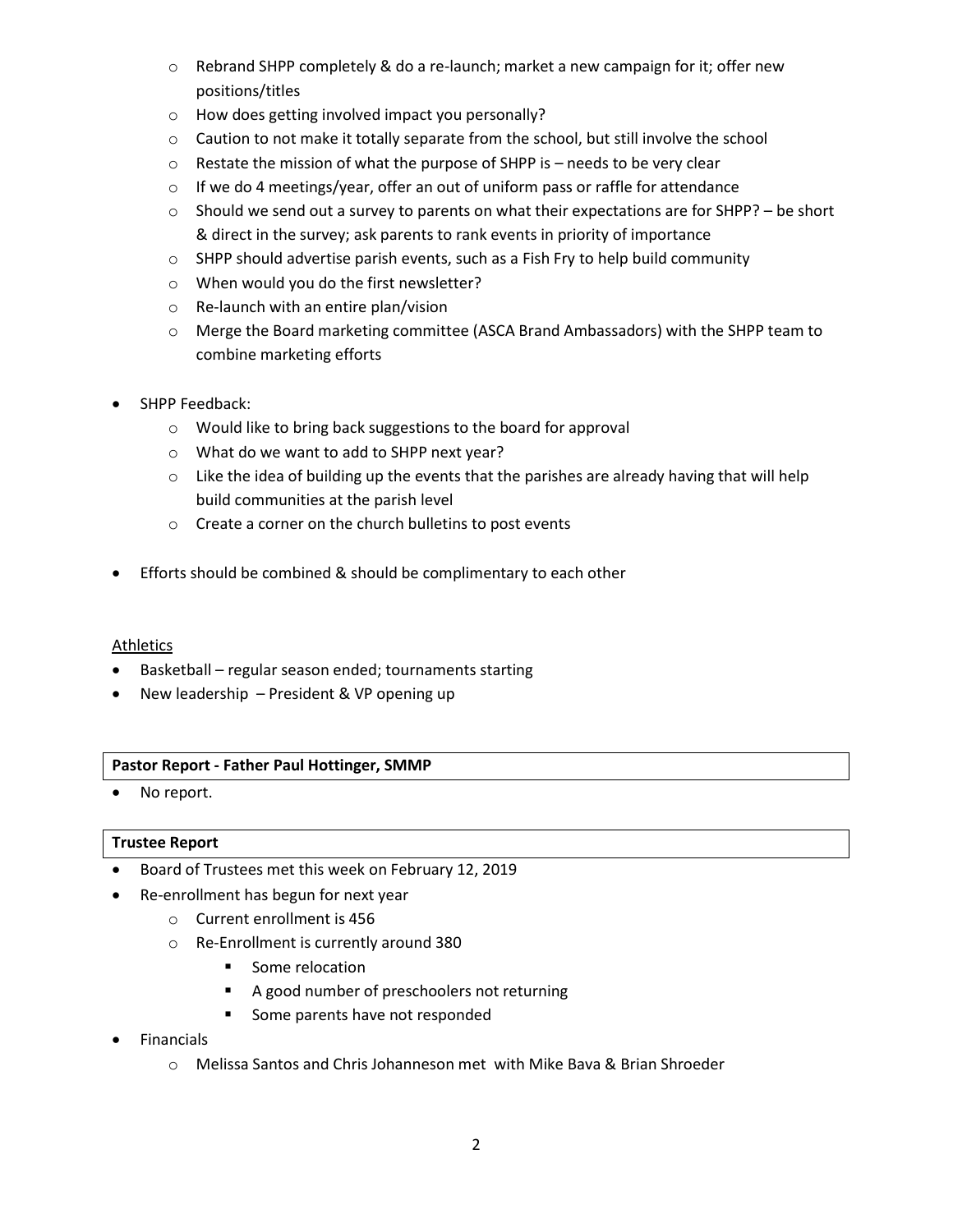- Loan is due to be refinanced in 2025. Mike Bava recommends a meeting with the founding and supporting Pastors and business managers/finance counsel representative(s) to discuss Parish support after 2020.
- ▪
- o Annual appeal currently has a \$30K shortfall
	- Some really nasty responses on returned mail
	- Necessary to clean up mailing list
		- Currently, employing a teacher off school teaching hours to record the donations and generate thank you letters.
		-

•

- ▪
- o Recent survey sent out to current ASCA families:
	- 2019/2020 School Calendar
	- Professional development
	- Mandatory volunteer hours
- o Empower Illlinois
	- Last year we received \$87K from 6 donors
	- Thus far, we have \$16,200 from 2 donors, one me
	- ▪
	- Total 78 students asking for assistance
	- ▪
- $\circ$  State visit March 11<sup>th</sup>
- Bob Hajek meeting with Megan Thies to discuss Parish outreach and engagement
- •
- BOT Development committee: meeting next week Tuesday
	- o Annual appeal follow up
	- o Early Childhood campaign raising funds for outdoor playground equipment; \$15K raised so far for bikes & shed
	- o \$52K budget
	- o Empower Illinois 2 donors
- BOT Next meeting April 9, 2019

## **Principal Report – Melissa Santos Agenda Items**

- 
- Melissa sent out the survey to parents
	- o Results are ready; will disclose shortly
- 2019/2020 School Year Calendar discussed schedule handed out & explained
	- $\circ$  State Law changed The law previously stated that the school year had to be 176 days or 180 hours; the new law states the requirement is 176 days only! (1/2 days are included as a full day)
	- $\circ$  First day August 21, 2019 Originally a half day as the first day of school; now a full day starting on a Wednesday
	- $\circ$  November Thursday parent teacher conferences on 11/7/19, Friday is an in service day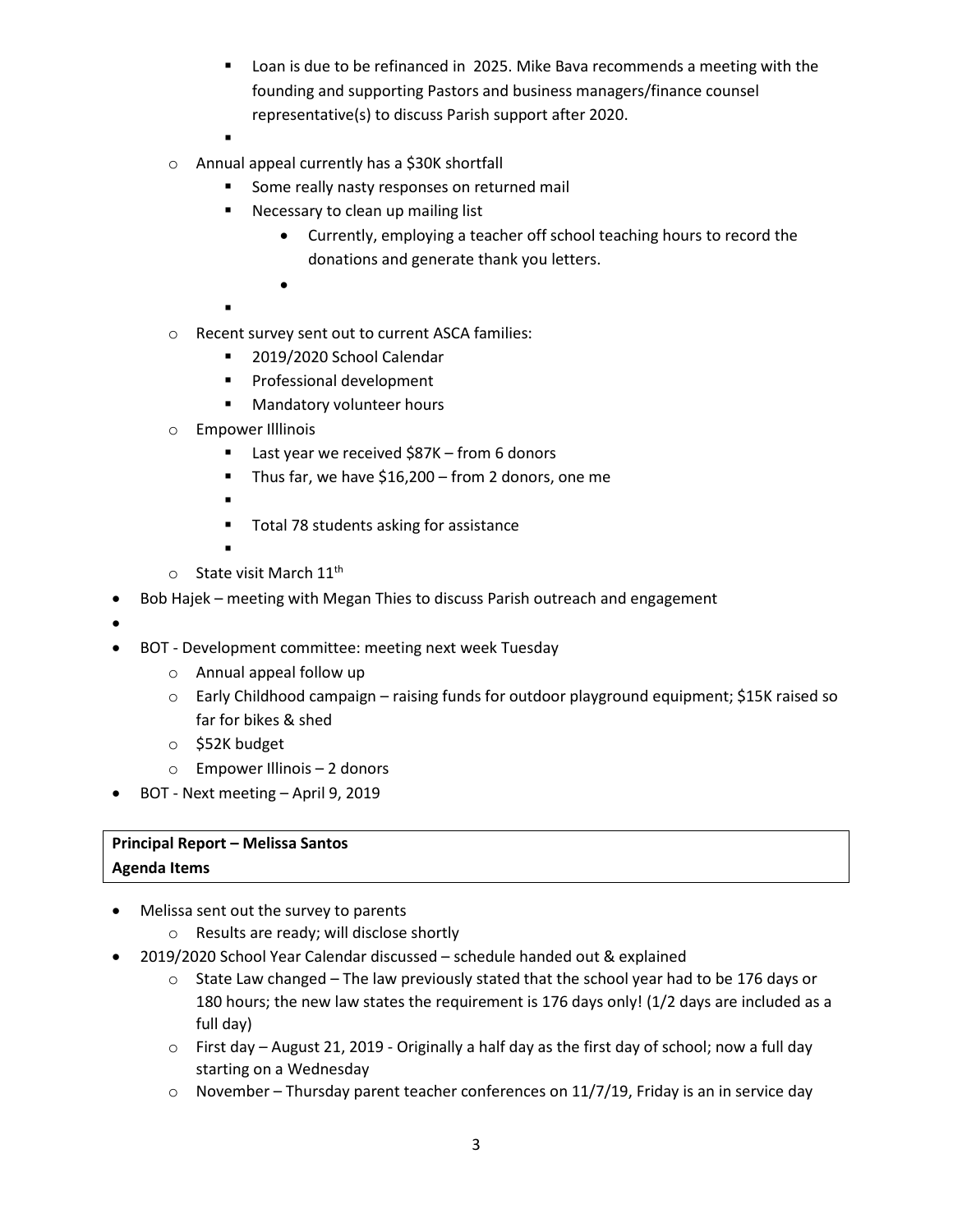o Parents requested 2 conferences: Not necessary, but parents are always welcome to schedule a conference at any time

o

- $\circ$  Last day June 2, 2020
- $\circ$  Teacher Institute Days only 1 put on the calendar; couldn't afford to add additional days this year
- $\circ$  Diocesan days required focus on catechism, ran by Fr. Belmonte require a certain number of hours/year
- 2019/2020 Calendar Voting– motion to approve; approved with 2 date revisions
- Principal's Meeting encourage families to attend mass; about 50% of ASCA families are attending mass weekly.
- LAP Legislative Action Person is Ana Guerero. She will help work with the Diocese on any actions requiring Legislation.
- Strategic Plan liaison between ASCA board & diocese Marlon Lutifyya is the appointed person
	- o Report to Madonna Turner the status of our strategic plan
	- o Use goal tracker to report back status

#### **Voting Committee Reports**

#### **Marketing:**

- o Feedback from Pre-K parent that's between ASCA & SSPP:
	- 1. We're constantly asking for money
		- a. Educate & awareness parents on Catholic Education; provide a fundraising calendar
			- i. This year we offered many more options for fundraising is it too many?
			- ii. Are parents getting confused with all of the different fundraising opportunities? T-shirts, "change for change", etc
			- iii. Should we create a parent FAQ?
			- iv. How do we clearly communicate the different facets of fundraising?
			- v. Is there room to reduce the cost of any of the fundraisers (non school funded)?
	- 2. Pre-school lacks community
		- a. Coordinate SHPP with welcome community
		- b. Preschool  $-3^{rd}$  grade  $-$  host parent functions
		- c. Have family events ice cream social, martial arts night
		- d. School events reading buddies, mommy & me snack time at drop off (donuts & coffee)
		- e. Coffee/donuts after every mass for the hosting class parents to meet
	- 3. Promoting School Spirt and Connection at our Parishs
		- a. Work with faith formation to try to coordinate efforts
		- b. Meet with Board of Trustees to leverage and coordinate ongoing efforts
		- c. Spirit Wear Sunday raffles on Monday morning
		- d. Parish survey contacts at parish, contacts at ASCA, where do you need greeters/servers? How can parents help with the parishes?

#### **Enrollment**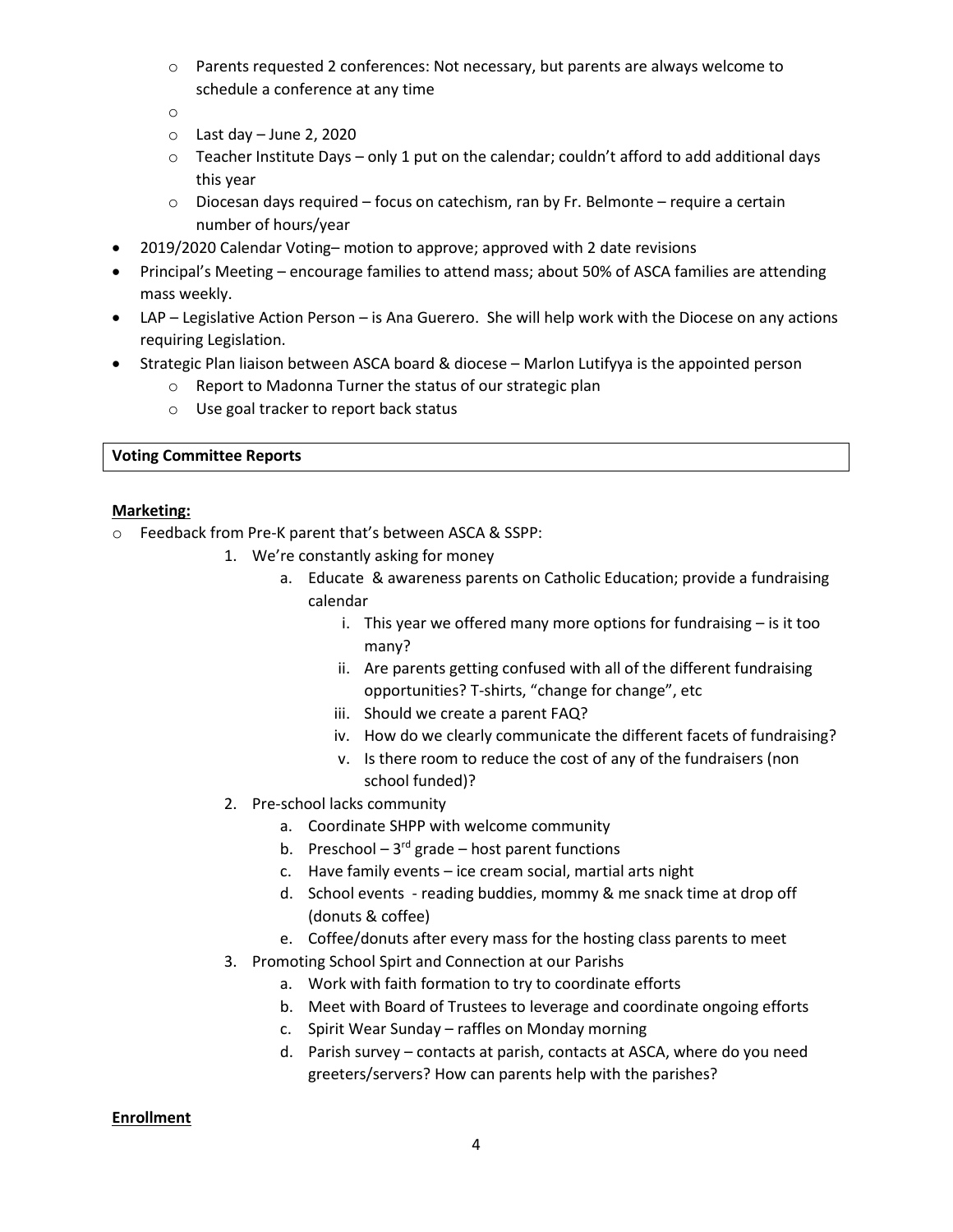- 25 families came through the Open House
- 20/34 interested in Preschool & Kindergarten
- Total new students 11 siblings, 7 new
- Current 456 students; 407 after graduation
- 381 for next year; on track to beat LY (last day of June 2018, we were at 389 students)
- 26 students will not be returning next year; PreK- K (57%) are the classes that have a lower retention rate
- Current enrollment as a percentage of capacity is greater than 80% in all sections with the exception of K, 2nd, 3rd, & 8th grade
- Patty is booked 2 weeks out for school tours; mostly are preschoolers at this point; older grades tend to show up later.

# **Finance**

## **Capital Loan Update:**

Chris Johanneson and Melissa Santos meet with Mike Bava (Joliet Diocese CFO) and Brian Schroeder (Joliet Diocese Director of Finance) on Friday February 1, 2019.

- •
- The loan comes due in June 2025, the balloon principal will need to be refinanced at that point
- Mike Bava agreed to hold a meeting with the 5 feeder Parishes (St. Thomas the Apostle, St Margaret Mary, Elizabeth Seton, Holy Spirit, and Our Lady of Mercy). In attendance from each parish will be the Pastor, FC representative and Business Manager (if appropriate). The meeting will be held at the Blanchette Center with a target date of July/Aug 2019. Mike Bava and team will run the meeting with our direction/recommendation for the financial commitment going forward (after June 2020)

## **2018/2019 Budget Re-Forecast**:

- Significant items of note:
	- o Forecasted Surplus at \$59.9K
	- o Enrollment re-forecasted at 451 (orig. 417)
	- o Salaries and Wages increase driven by adding 2nd K section and 3 teacher aids (2- Preschool; 1-1st grade)
	- o Social Studies Text purchased at the end of CY2018 \$17.9K pulled from textbook reserve (account 709501)
	- o Annual Appeal budgeted at \$52.5K; to date received \$21K; this is a high priority item to achieving 2019/2020 budget.
		- ▪

## **Textbook Purchase Update and Future Plans**:

- Social Studies new text books purchased at the end of CY 2018
- 2019/2020: replace Religion text(Pre-School 8th Grade)
	- $\circ$  If Religion textbook purchase comes in below budget; look at replacing Spanish text (6-8th grades)
- Questions Asked at the end:
	- o How is the Aurora Academy doing?
	- o Have we ever thought about doing an Oktoberfest fundraising event? Let's look at exploring this option for next year.